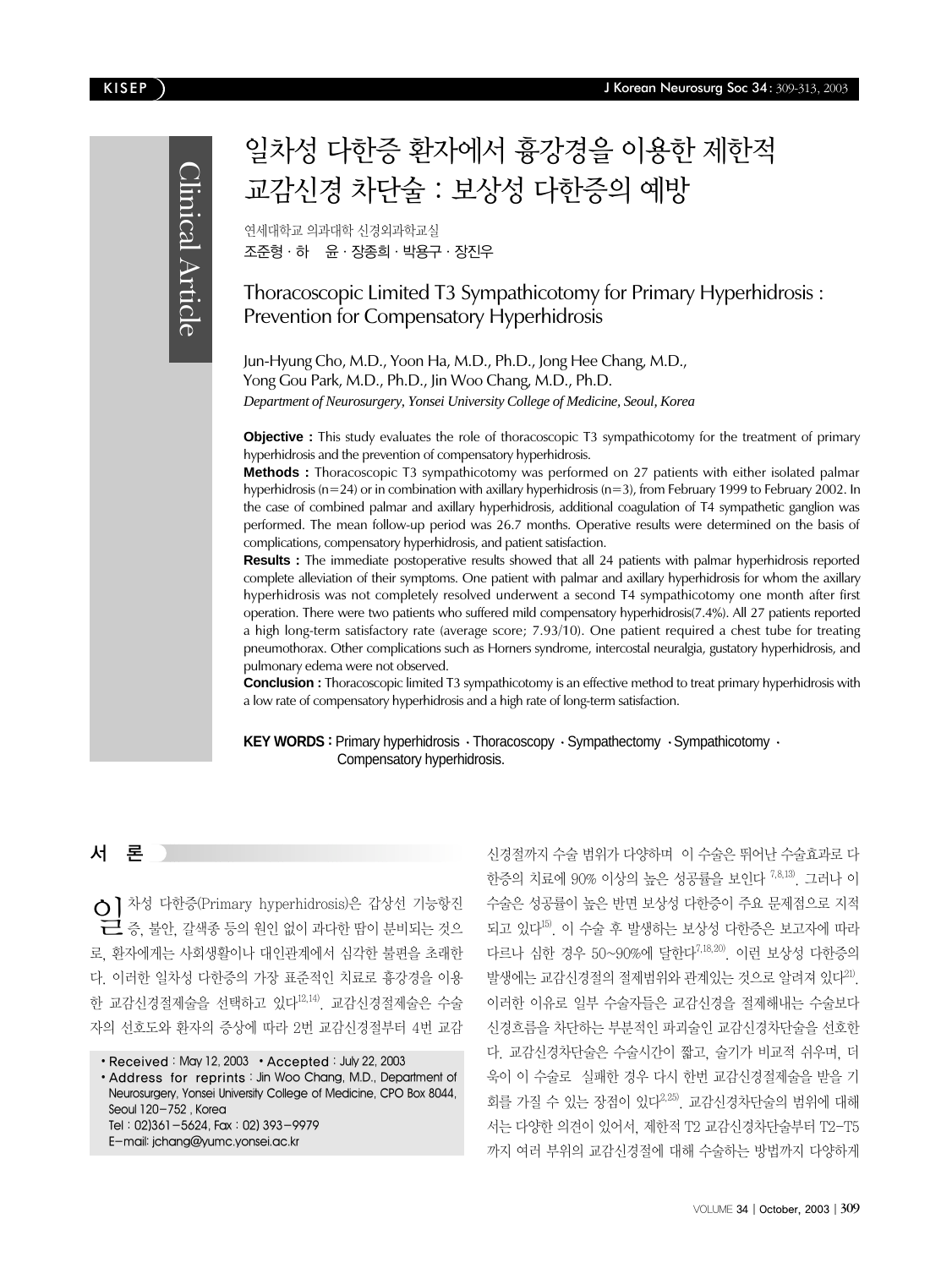#### Limited Sympathicotomy

시도되고 있다. 일차성 다한증에 대한 제한적 T3 교감신경차단술 의 치료효과와 이 수술의 보상성 다한증 예방에 대한 우수성을 확 인해 보고자 이 연구를 실시하였다.

# 대상 및 방법

 $1000$ 년 2월부터 2002년 2월까지 우리병원에서 흉강경을 이용  $1000$ 한 교감신경차단술을 시행한 일차성 수장부 및 액와부 다 한증 환자를 대상으로 하였다. 수장부 다한증으로 T3 교감신경절 에 전기소작술을 받은 환자와 수장부 및 액와부 다한증으로 T3와 T4 교감신경절에 전기소작술을 받은 환자 모두를 연구 대상에 포 함하였고 질의서를 이용하여 조사하였다. 환자의 발한 정도(0점 ~10점; 0점: 땀이 나지 않음, 10점: 매우 심하게 발한)와 수술 후 환자의 만족도(0점~10점; 0점: 수술을 후회함 10점: 매우 만족함) 는 linear analogue scale을 이용하여 측정하였다. 보상성 다한증 의 정도는 다음과 같이 네등급으로 나누었다. 즉 보상성 다한증이 없는 경우(none), 미약한 정도의 보상성 다한증(mild-minor sweating)은 간헐적으로 과다한 발한이 발생하는 경우, 중등도의 보상성 다한증(moderate or visible sweating)은 생활에 불편감 을 주는 정도의 발한 또는 가시적으로 관찰되는 정도의 발한의 경 우, 매우 심한 정도의 보상성 다한증(severe-disabling sweating)은 하루 한 번이상 옷을 갈아입어야 할 정도의 경우로 하였다. 그 외 수술의 합병증인 늑간 통증이나, 호너증후군, 식사시 다한증 (gustatory hyper-hidrosis), 기흉 등이 발생했는지도 같이 조사 하였다. 수술 받기 전과 후의 발한정도의 차이는 paired Student t-test(SPSS v10.0)을 이용하여 분석했으며, 유의수준 0.05 미만 을 통계적 상관관계가 있는 것으로 평가하였다.

### 수술방법

전신마취 후, 내경이 두 개인 튜브로 기도삽관을 하여, 똑바로 누 운 자세에서 양팔을 벌리고 액와부를 노출 시킨다. 먼저 수술하게 될 폐를 허탈시킨 후 수술대를 허탈된 폐가 횡경막 쪽으로 쳐지도 록 약 15도 가량 머리쪽을 올려 경사지게 한다. 정중액와선을 따라 4번째 늑간을 통해 10mm 트로카를 흉강내로 넣는다. 다음으로 이 산화탄소 가스를 흉강내로 주입하여, 폐를 압박하고 수술시야를 확 보한다. 이후 10mm 트로카를 통해 내시경을 넣고 교감신경을 확 인한 후 3번과 4번 늑골의 위치를 확인한다. 정확한 위치가 확인되 면 교감신경이 늑골을 가로지르는 부분에서 흉측늑막을 절개하고 정중액와선에서 3번째 늑간 부위에 위치한 트로카를 통해 미세 전 기소작 가위를 삽입하여, 수장부다한증의 경우 3번 늑골위에서 T3 교감신경사슬을 전기소작했으며, 수장부 및 액와부 다한증이 같이

있는 경우에서는 T3, T4 교감신경사슬을 전기소작하였다. Kuntz 신경과 교감신경절은 파괴하지 않았다. 모든 조작이 끝난 후 허탈 된 폐를 다시 팽창 시키고 기도 내 양압을 유지하면서 피부봉합을 하였다. 일측에 대한 수술을 마치고 반대편도 같은 방법으로 수술 을 시행하였다. 양측 수술을 모두 마치는데 걸리는 시간은 평균 40 분가량이었으며, 수술 직후와 퇴원할 때, 모두 두 차례의 흉부 엑스 선사진 촬영을 시행하였다. 치료가 필요할 정도의 기흉이 발생한 경우 흉관삽입술을 시행하였다.

# 결 과

연구 대상은 총 27명으로 환자의 구성 및 특징은 다음과 같다 (Table 1). 남녀 성비는 5:4 였으며, 평균 연령은 21.9(16~28) 세 였다. 24명은 수술 전에 수장부 다한증만을 호소하였고, 나머지

#### **Table 1.** Summary of patient data

|                                                          | Variables patient data |
|----------------------------------------------------------|------------------------|
| Sex (male/female)                                        | 15/12                  |
| Mean age (years; mean $\pm$ S.D.)                        | $21.9 \pm 4.27$        |
| Palmar hyperhidrosis (number)                            | 24                     |
| Palmar and axillary hyperhidrosis (number)               | 3                      |
| Hospital stay (day; mean $\pm$ S.D.)                     | $2.89 \pm 1.21$        |
| Follow up period (months; mean $\pm$ S.D.)               | $26.7 \pm 8.75$        |
| Degree of satisfaction after operation (mean $\pm$ S.D.) | $7.93 \pm 0.83$        |
| Postoperative complication (number)                      | $3*$                   |
| Recurrence (number)                                      | n                      |

\* One case suffered postoperative pneumothorax requiring chest tube insertion, and two cases suffered mild compensatory hyperhidrosis (S.D. = standard deviation)

3명은 수장부 다한증과 액와부 다한증이 동반되어 있었다. 대부분 이 수술당일(n=10), 혹은 수술 후 1일째(n=12) 퇴원했으며, 평균 입원 기간은 2.89±1.21일이었다. 수술 후 기흉으로 인해 흉관 삽 입이 필요하였던 경우는 한 명이었다. 수술 직후 수장부 다한증 환 자는 24명 모두가, 그리고 수장부와 액와부 다한증이 같이 있던 환 자에서는 3명 중 2명에서 증상이 완전히 호전되었다. 평균 26.7개 월의 관찰 기간 동안 식사 시 다한증, 늑간통, 사지 건조증, 호너증 후군을 보인 사람은 없었다. 또 관찰 기간내 재발한 환자는 없었다. 수술 후 느끼는 환자의 만족도는 평균 7.93점으로 모든 환자가 7점 이상을 선택하였다. 수술 후 보상성 다한증이 발생한 환자는 두 명 이었는데, 그 중 1명은 주로 운동시에 체간에서 발한하는 양상으로 나타났고, 나머지 1명은 발에서 나타났다. 그러나 모두 정도는 미 약하여 생활에 불편을 줄 정도는 아니었다.

수장부와 액와부 다한증으로 T3, T4 교감신경차단술을 함께 받은 환자 중 한 명에서 교감신경차단술을 다시 시행하였다(Table 2). 이 환자는 처음 수술 후 수장부 다한증만 호전 되었으나, 한 달 뒤 T4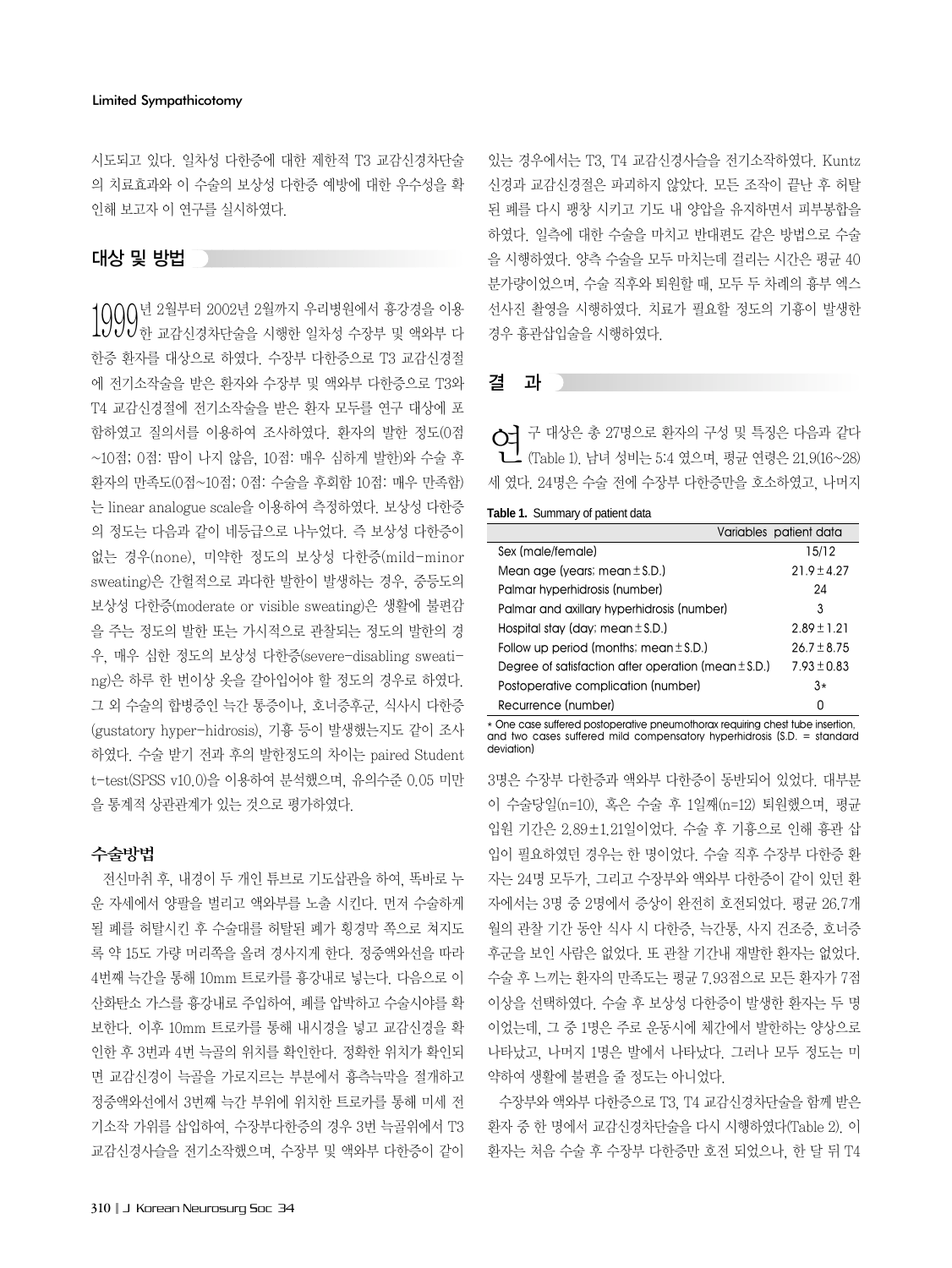|  |  |  | Table 2. Operative results of T3, and T3-4 sympathicotomy (n=27) |  |
|--|--|--|------------------------------------------------------------------|--|
|--|--|--|------------------------------------------------------------------|--|

| <b>Hyperhidrosis</b> | No. of patients | No. of cases       |              |  |
|----------------------|-----------------|--------------------|--------------|--|
|                      |                 | <b>Improvement</b> | No change    |  |
| Palmar               | 24              | 24 (100%)          | $0(0\%)$     |  |
| Palmar and axilla    | 3               | 2(66.7%)           | $1(33.3\%)*$ |  |

\* Improved after T4 re-sympathicotomy



**Fig. 1.** Comparison between preoperative and postoperative degrees of sweating. A linear analogue scale was used to assess the degree of sweating on the palms (range 0 to 10, where 0 : anhidrosis and 10 : excess sweating). Preoperative score of 7.85±0.72 was reduced to post-operative score of  $3.63 \pm 0.56$ (\* p<0.001).

자에서 3점 또는 4점으로 측정되었다(평균 3.63±0.56). 과도한 건 조증을 의미하는 0점이나 1점으로 측정된 환자는 없었다.

# 고 찰

**○**】 차성 수장부 다한증의 환자들은 악수를 하거나 필기를 하는<br>├─ 등의 손으로 하는 일에서 상당한 불편을 겪게 된다. 일차성

다한증은 그 원인없이 주로 유년기에 발현한다. 수장부 다한증이 가장 흔 하며, 일부에서는 액와부 다한증과 수장부 다한증이 같이 동반된다. 비 교적 발한 정도가 경한 다한증의 경 우에는 국소약물요법이나 약물 복용 으로 다소 증상 완화를 볼 수 있다<sup>17)</sup>. 그러나 증상이 심한 경우에는 수술적 치료가 필요하다. 수술적 치료의 기 본 개념은 신경절에서 발생해 말초신 경으로 전해지는 교감신경의 흥분을 차단하는 것이다. 그래서 수장부 다 한증만 있는 경우에는 T2, T3 교감

교감신경절에 대해 교 감신경차단술을 다시 받은 후, 액와부 다한 증까지호전되었다. 발한의 정도는 수술 전후를 비교하였을 때 통계학적으로 유 의한 차이를 보였다 (P<0.001)(Fig. 1). 수술 전의 발한 정도 는 평균 7.85±0.72 로, 7점 이하의 점수

는 없었으며, 수술 후 측정한 발한의 정도 는 수술받은 모든 환

있는 경우 T4, T5 교감신경절까지 추가하여 시행한다10,16,17). 이와 같은 시술을 하는 데는 충분한 신경절을 노출하면서도 빠르고 쉽게 할 수 있는 최소 침습적인 방법으로 교감신경차단술이 있는데, 이 방법은 교감신경절제술에 비해서 수술시간이 짧고 입원 기간도 짧 은 장점이 있다2). 즉 교감신경을 절제해내는 것이 신경절을 파괴하 는 것보다 두 배 가량 더 시간이 소요되며 수술 술기의 난이도도 교 감신경차단술쪽이 쉬우며, 이런 이유로 교감신경차단술이 최근 더 선호되고 있다25).

신경절에 대한 전기 소작술만을 시행하고, 액와부 다한증이 같이

보상성 다한증은 수술 후 가장 흔하게 발생하며, 매우 견디기 힘 든 부작용이다21). 그러나 이러한 보상성 다한증을 완전히 예방할 수 있는 수술 술기는 아직 없는 실정이다. 보상성 다한증의 정확한 발생기전은 밝혀지지 않았으나 보상성 다한증의 정도는 제거되는 교감신경절의 범위와 관련있다<sup>11,19)</sup>. 교감신경의 차단으로 발한세포 가 퇴화하게 되면, 대신 나머지 발한세포의 보상적인 과지배로 인해 다른 부위에 발한이 촉진되는 것이다22). 그러나 이런 이론적인 배경 에서 추천되어온 제한적 T2 교감신경절제술이 높은 치료 성적을 보 이는 반면, 보상성 다한증은 계속 문제점으로 남아있다14,15). 이에 대 하여 Riet 등은 자신들의 경험과 문헌조사를 통하여 보상성 다한증 이 절제되는 교감신경의 범위뿐 아니라 어느부위의 교감신경이 절 제되는지도 관계있음을 제안하였다<sup>21)</sup>. 저자들의 연구에서도 두 명 의 환자에서만 보상성 다한증이 발생했으며 (7.4%), 이 결과는 T3 교감신경차단술에서 보상성 다한증의 발생이 낮다는 기존의 연구 와 일치한다(Table 3)1,21).

호너증후군의 발생도 교감신경차단술에서 보다 교감신경절제술 에서 더 흔한 것으로 나타났다5,8). 그 이유로 교감신경차단술은 교 감신경절제술을 하는 과정 중에 발생하는 교감신경에 대한 견인이 필요 없기 때문이다<sup>25</sup>. 또 기존의 T2 교감신경절에 대한 수술은 시

| First author           | No. of   | <b>The Community of parametrical components of the continual to primitive promitive influential conditions</b><br>Level of | <b>Success</b> | Sympathectomy     | Compensatory     |
|------------------------|----------|----------------------------------------------------------------------------------------------------------------------------|----------------|-------------------|------------------|
| (ref)                  | patients | surgery                                                                                                                    | $rate$ %)      | or sympathicotomy | hyperhidrosis(%) |
| Zacherl <sup>24)</sup> | 187      | $T1 - T4$                                                                                                                  | 98.7           | sympathicotomy    | 67.0             |
| Nicolas <sup>18)</sup> | 125      | $T2-T4$                                                                                                                    | 98.5           | sympathectomy     | 91.0             |
| $Rex$ $20$             | 785      | $T2-T3$                                                                                                                    | 99.4           | sympathectomy     | 59.8             |
| Cohen <sup>4)</sup>    | 223      | $T2-T3$                                                                                                                    | 98.7           | sympathectomy     | 44.4             |
| Drott <sup>5)</sup>    | 1163     | $T2-T3$                                                                                                                    | 98.0           | sympathicotomy    | 55.0             |
| Han $7$                | 179      | $T2-T3$                                                                                                                    | 99.4           | sympathectomy     | 67.3             |
| Lin TS $15$            | 1360     | Т2                                                                                                                         | 99.2           | sympathectomy     | 84.0             |
| Lin TS $14$            | 438      | T2                                                                                                                         | 99.3           | sympathectomy     | 86.0             |
| Riet <sup>21</sup>     | 14       | T3                                                                                                                         | 100            | sympathectomy     | 0                |
| Youn SH <sup>23)</sup> | 30       | T3                                                                                                                         | 100            | sympthicotomy     | 16.7             |
| Present study          | 24       | T3                                                                                                                         | 100            | sympathicotomy    | 7.4              |

**Table 3.** Summary of published series of treatment for primary palmar hyperhidrosis

\* Pain intensity by visual analog scale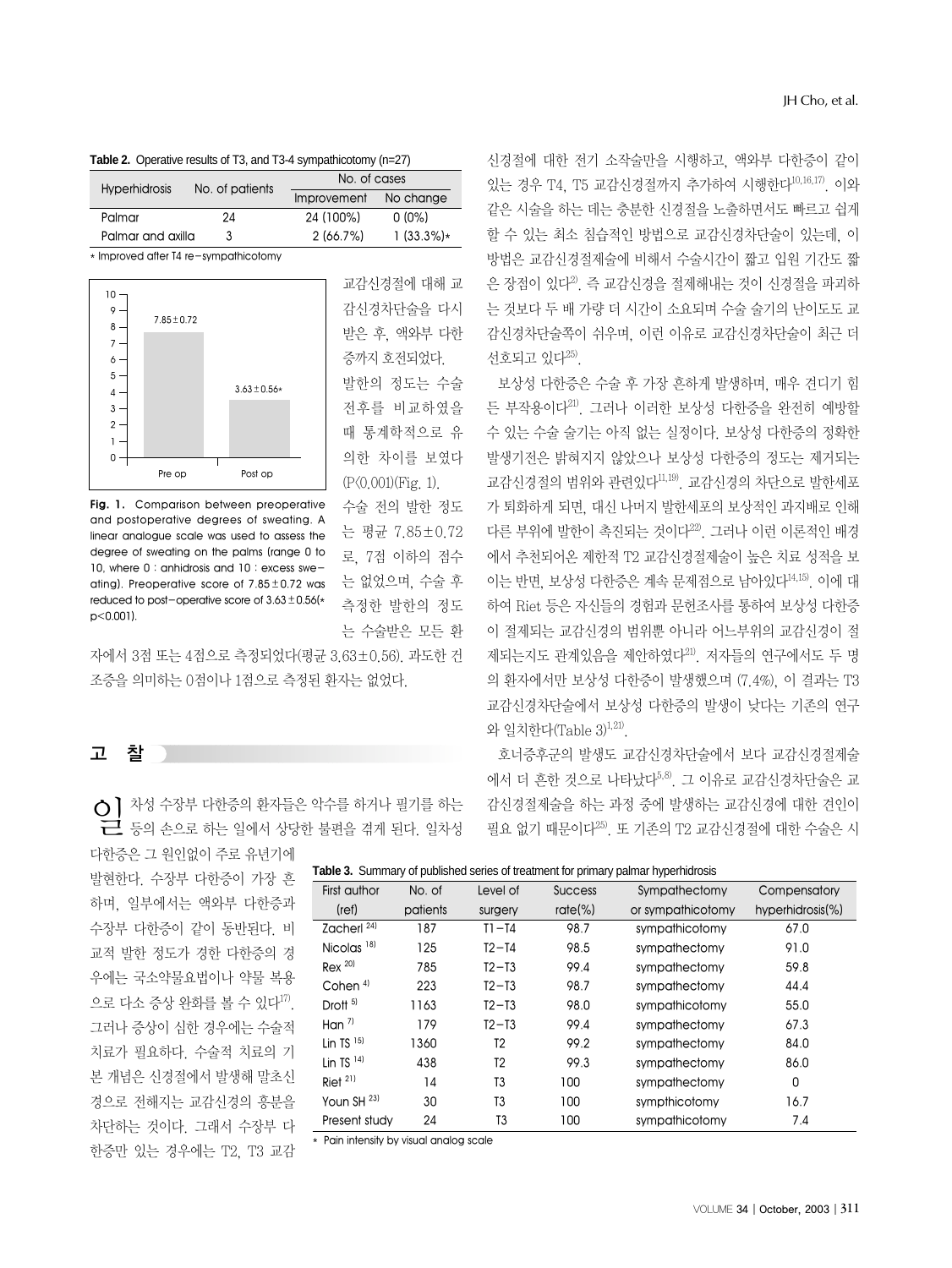술 중 발생하는 열이 주위의 성상신경절(stellate ganglions)에 손 상을 줄 수 있게 된다3). 이에 반해 저자들은 T3 교감신경절에 대해 제한적인 시술을 함으로써 T2 교감신경절과 그 주위의 성상신경절 에 대한 손상을 피할 수 있었다.

교감신경절제술 후 일부에서 발생하는 극심한 수부 건조증은 또 다른 수술의 문제점이다10). 환자 중 일부는 수술 후 보습크림이 필 요하기도 한다. 그러나 절제범위를 T3 교감신경절에 국한하였을 경우, 수술성적에 큰 변화 없이도 심한 건조증의 발생을 낮출 수 있 었다. 이는 기존의 T2-3 교감신경절제술에 비해 제한적 T3 교감 신경차단술이 상지로 분포하는 교감신경에 대한 영향이 비교적 작 은 것을 의미한다.

T2 교감신경절이 상지로 분포하는 주요 신경절로 알려져 있다. 그래서 일부 연구에서는 T2 교감신경절이 수술대상에서 빠질 경 우, 다한증 치료 효과가 떨어지는 것으로 보고 하기도 했다<sup>5)</sup>. 그러 나 이 연구에서는 T3 교감신경사슬에만 수술하였지만 수술성적의 차이가 없었고, T2 교감신경절에 수술하였을 때보다 심한 수부 건 조증이나, 성상 신경절의 손상으로 인한 호너증후군의 발생이 적었 다3). 그러므로 저자들은 술기가 비교적 쉽고 용이하며 안전하여, 특히 경험이 많지 않은 수술자가 택할 수 있는 수술방법으로 T3 교 감신경절에 대한 제한적인 수술을 권유한다.

수술 후 재발은 주로 술 후 2년 내에 발생하는 것으로 알려져 있 다6,9). 재발률은 수술 방법에 따라 다양하다2,6). 교감신경절제술의 재발률은 낮은 것으로 알려져 있으며, 교감신경차단술의 재발률도 이와 유사하여 만족할 정도로 낮다 $^{5,25)}$ . 이 연구에서 제한적 T3 교 감신경 차단술 후 재발한 환자는 없었으며, 이는 다른 수술방법들 에 비교하여 만족할만한 결과이다2,6,25). 그러나 지금까지 시도된 다양한 수술방법들에서 보이는 효과적인 발한 억제와 수술 부작용 이란 상반되는 문제를 분석하기 위해서는 잘 계획되어진 환자-대 조군에 대한 추가적인 연구가 계속되어야 한다.

이 연구를 통해 저자들은 일차성 수장부 다한증을 치료함에 있어 서, 흉강경을 이용한 제한적 T3 교감신경차단술이 쉽고, 안전하고, 효과적인 치료법임을 알 수 있었다. 이 수술법은 환자의 만족을 충 분히 얻으면서, 특히 보상성 다한증과 같은 수술 후 부작용을 줄일 수 있는 방법으로 생각된다.

## 결 론

흉강경을 이용한 제한적 T3 교감신경차단술은 일차성 수장부 다한증의 치료에 효과적이며 오랜 기간 충분한 치료효과를 유지하면서, 보상성 다한증이나 다른 합병증의 발생 빈도가 낮은 치 료 방법이다.

#### Acknowledgement

이 논문은 2002년 대한신경외과 추계학술대회 때 자유연제로 발표되었음.

#### **References**

- 1. Bonjer HJ, Hamming JF, du Bois N, van Urk H : Advantages of limited thoracoscopic sympathectomy. **Surg Endosc 10** : 721-723, 1996
- 2. Chao C, Tsai CT, Hsiao HC, Wu WC, Lee CK : Transaxillary endoscopic sympathectomy-a report of experience in 150 patients with palmar hyperhidrosis. **Surg Laparosc Endosc 3** : 365-369, 1993
- 3. Chiou TS, Chen SC : Intermediate-term results of endoscopic transaxillary T2 sympathectomy for primary palmar hyperhidrosis. **Br J Surg 86** : 45-47, 1999
- 4. Cohen Z, Levi I, Pinsk I, Mares AJ : Thoracoscopic upper thoracic sympathectomy for primary palmar hyperhidrosis-the combined paediatric, adolescents and adult experience. **Eur J Surg Suppl 580** : 5-8, 1998
- 5. Drott C, Claes G : Hyperhidrosis treated by thoracoscopic sympathecotomy. **Cardiovasc Surg 4** : 788-791, 1996
- 6. Drott C, Gothberg G, Claes G : Endoscopic transthoracic sympathectomy: an efficient and safe method for the treatment of hyperhidrosis. **J Am Acad Dermatol 33** : 78-81, 1995
- 7. Han PP, Gottfried ON, Kenny KJ, Dickman CA : Biportal thoracoscopic sympathectomy: surgical techniques and clinical results for the treatment of hyperhidrosis. **Neurosurgery 50** : 306-312, 2002
- 8. Hashmonai M, Assalia A, Kopelman D : Thoracoscopic sympathectomy for palmar hyperhidrosis. Ablate or resect? **Surg Endosc 15** : 435-441, 2001
- 9. Hashmonai M, Kopelman D, Kein O, Schein M : Upper thoracic sympathectomy for primary palmar hyperhidrosis: long-term followup. **Br J Surg 79** : 268-271, 1992
- 10. Hsu CP, Shia SE, Hsia JY, Chuang CY, Chen CY : Experiences in thoracoscopic sympathectomy for axillary hyperhidrosis and osmidrosis: focusing on the extent of sympathectomy. **Arch Surg 136** : 1115-1117, 2001
- 11. Kao MC : Complications in patients with palmar hyperhidrosis treated with transthoracic endoscopic sympathectomy. **Neurosurgery 42** : 951-952, 1998
- 12. Kopelman D, Assalia A, Ehrenreich M, Ben-Amnon Y, Bahous H, Hashmonai M : The effect of upper dorsal thoracoscopic sympathectomy on the total amount of body perspiration. **Surg Today 30** : 1089- 1092, 2000
- 13. Lee DY, Hong YJ, Shin HK : Thoracoscopic sympathetic surgery for hyperhidrosis. **Yonsei Med J 40** : 589-595, 1999
- 14. Lin TS : Transthoracic endoscopic sympathectomy for palmar and axillary hyperhidrosis in children and adolescents. **Pediatr Surg Int 15** : 475-478, 1999
- 15. Lin TS, Fang HY : Transthoracic endoscopic sympathectomy in the treatment of palmar hyperhidrosis-with emphasis on perioperative management (1,360 case analyses). **Surg Neurol 52** : 453-457, 1999
- 16. Lin TS, Huang LC, Wang NP, Chang CC : Endoscopic thoracic sympathetic block by clipping for palmar and axillary hyperhidrosis in children and adolescents. **Pediatr Surg Int 17** : 535-537, 2001
- 17. Naumann M, Hamm H : Treatment of axillary hyperhidrosis. **Br J Surg 89** : 259-261, 2002
- 18. Nicolas C, Grosdidier G, Granel F, Barbaud A, Schmutz JL : Endoscopic sympathectomy for palmar and plantar hyperhidrosis: results in 107 patients. **Ann Dermatol Venereol 127** : 1057-1063, 2000
- 19. O'Riordain DS, Maher M, Waldron DJ, O'Donovan B, Brady MP : Limiting the anatomic extent of upper thoracic sympathectomy for primary palmar hyperhidrosis. **Surg Gynecol Obstet 176** : 151-154, 1993
- 20. Rex LO, Drott C, Claes G, Gothberg G, Dalman P : The Boras experience of endoscopic thoracic sympathicotomy for palmar, axillary, facial hyperhidrosis and facial blushing. **Eur J Surg Suppl 580** : 23- 26, 1998